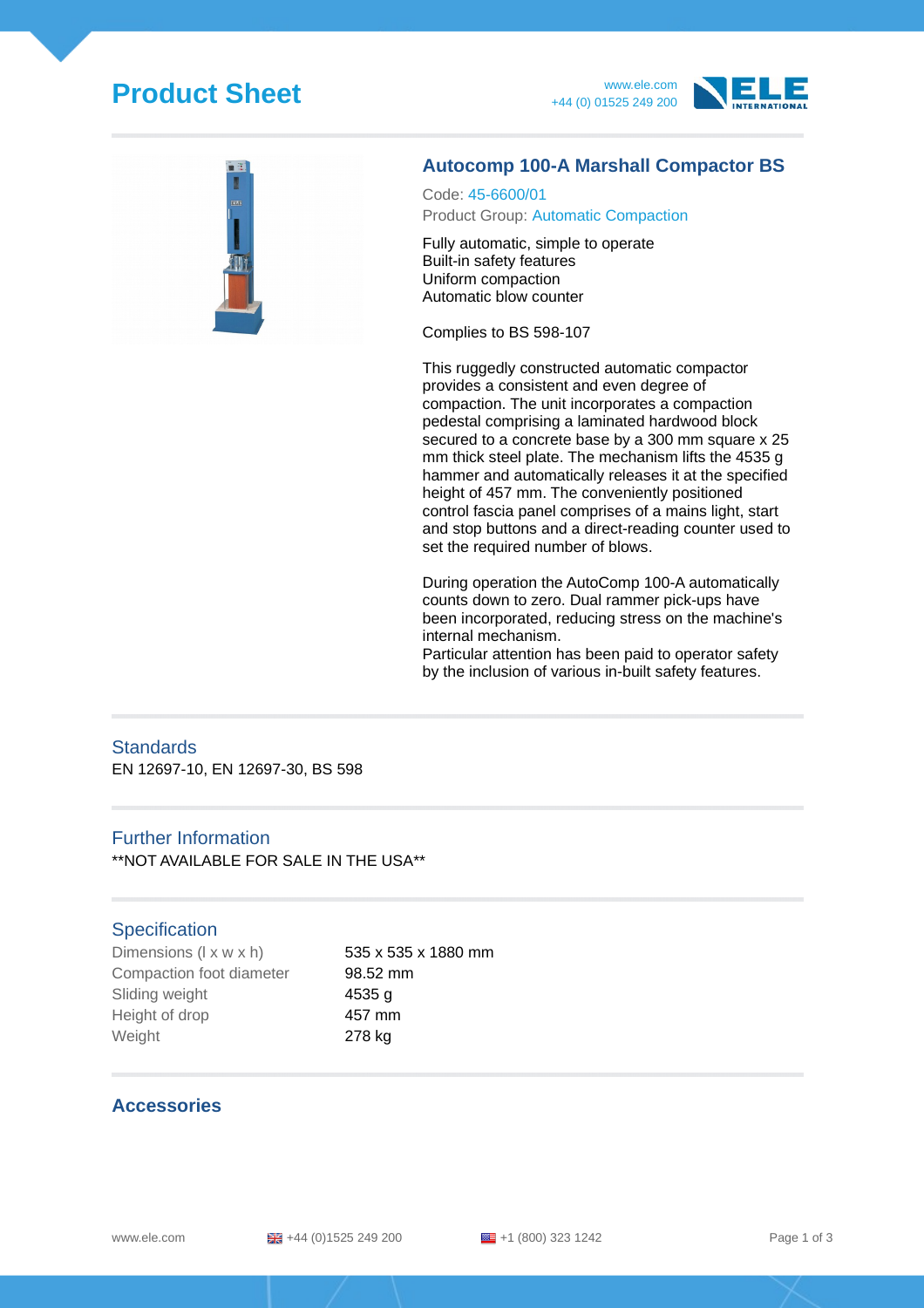







### **Compaction Mould**

Code: 45-6310



# **Digital Hotplate**

Code: 78-3104/01



# **Paper Discs** Code: 45-6462



**Sample Tray - 306 x 306 x 38 mm** Code: 81-4020

## **Alternatives**



**Autocomp 100-A Marshall Compactor ASTM with Flexible Head (Guarded)**

Code: 45-6801/01